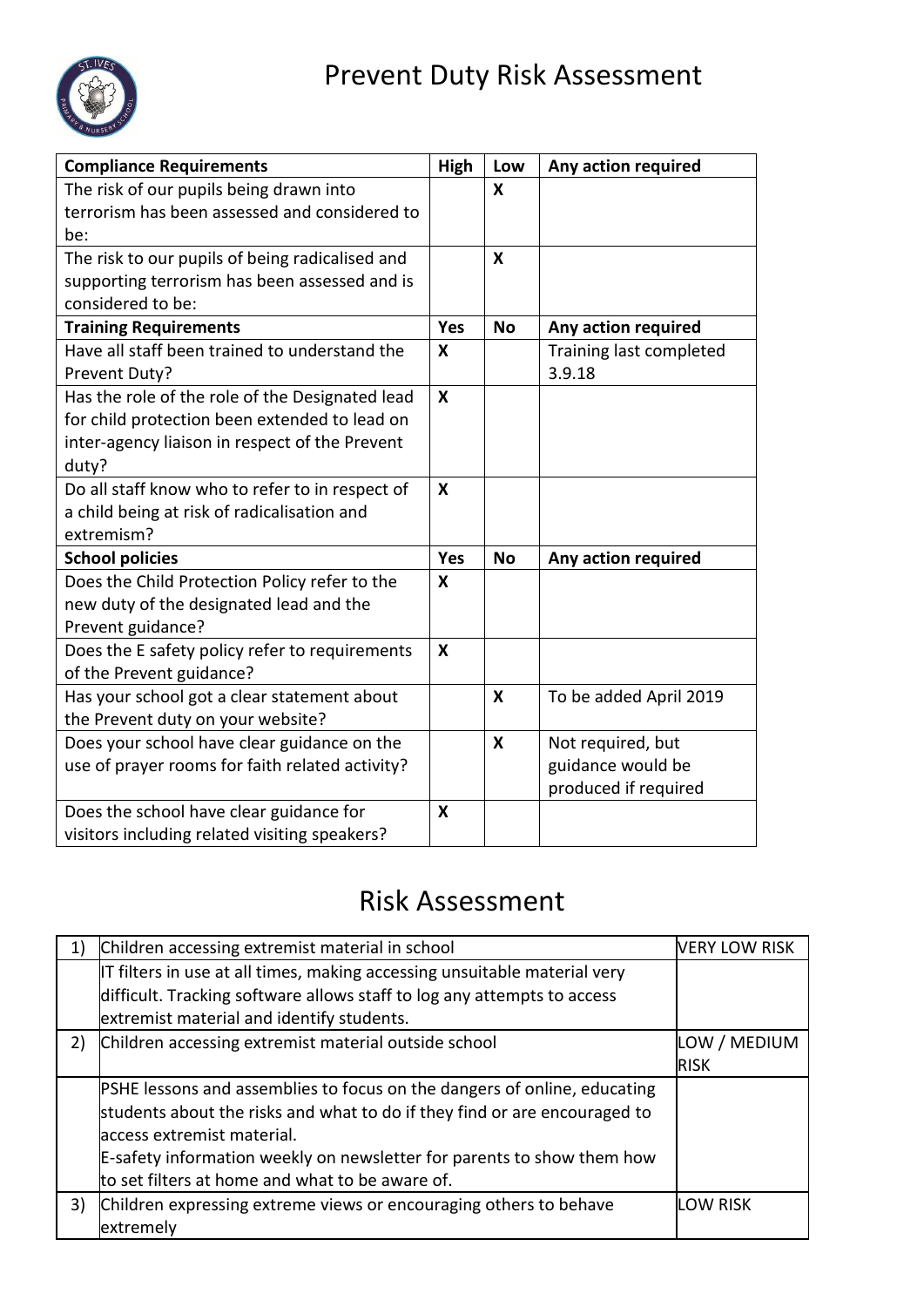|    | Pastoral system in place to support children. This is understood by all<br>children and they are confident to disclose to staff. Staff aware of PREVENT<br>and dangers of extremism and how to report a concern. |  |
|----|------------------------------------------------------------------------------------------------------------------------------------------------------------------------------------------------------------------|--|
| 4) | The school becoming associated with extremist groups<br><b>VERY LOW RISK</b>                                                                                                                                     |  |
|    | External bookings carefully checked that they are not affiliated with                                                                                                                                            |  |
|    | extremism. Systems in place to deal with staff, children or visitors who                                                                                                                                         |  |
|    | express extremist or anti-British sentiments.                                                                                                                                                                    |  |

### **Key actions:**

|    | <b>Action Point</b>                                                                                                    | <b>Timescale</b>                                                   | <b>Staff Responsible</b>                      |
|----|------------------------------------------------------------------------------------------------------------------------|--------------------------------------------------------------------|-----------------------------------------------|
| 1. | Ensure PSHE schemes are updated and<br>reflect key messages about extremism                                            | Annually                                                           | SLT in conjunction with<br><b>PSHE leader</b> |
| 2. | Ensure staff are kept up to date with<br><b>PREVENT</b> and can recognise potential<br>warning signs of radicalisation | At least annually                                                  | <b>SLT</b>                                    |
| 3. | Ensure ICT filters and policies protect<br>students, staff and visitors from<br>extremist material                     | Annually                                                           | Drift                                         |
| 4. | Ensure children are aware of dangers<br>and what to do if they feel at risk of<br>radicalisation (age appropriately)   | Assembly programme, IT All staff<br>curriculum, PSHE<br>curriculum |                                               |
| 5. | Discuss vulnerable children during<br>briefings and staff training                                                     | Weekly                                                             | All staff                                     |
| 6. | Update risk assessment                                                                                                 | Annually                                                           | <b>SLT</b>                                    |
| 7. | Consider external bookings, checking<br>not affiliated with extremism                                                  | Ongoing                                                            | <b>Teaching School Admin</b><br>IJL           |

# **British Values**

At St Ives Primary and Nursery School we promote values which ensure that our students develop a strong sense of social and moral responsibility.

We prepare children for the life in modern Britain because values such as individual liberty, democracy, the law, mutual respect and tolerance are embedded within the curriculum and the ethos at St Ives.

In addition, these values are also promoted at various times throughout the year.

Our curriculum is broad and balanced, complies with legislation and provides a wide range of subjects which prepare students for the opportunities, responsibilities and experiences of life in Modern Britain.

It actively promotes the fundamental British values and it extends beyond the classroom with a wide range of visits and experiences.

It promotes tolerance and respect for people of all faiths (or none), cultures and lifestyles through effective spiritual, moral, social and cultural development of pupils, including by engaging pupils in extracurricular activity and volunteering in the local community.

It is supported by a well-rounded programme of assemblies which offer a clear guidance of what is right and wrong.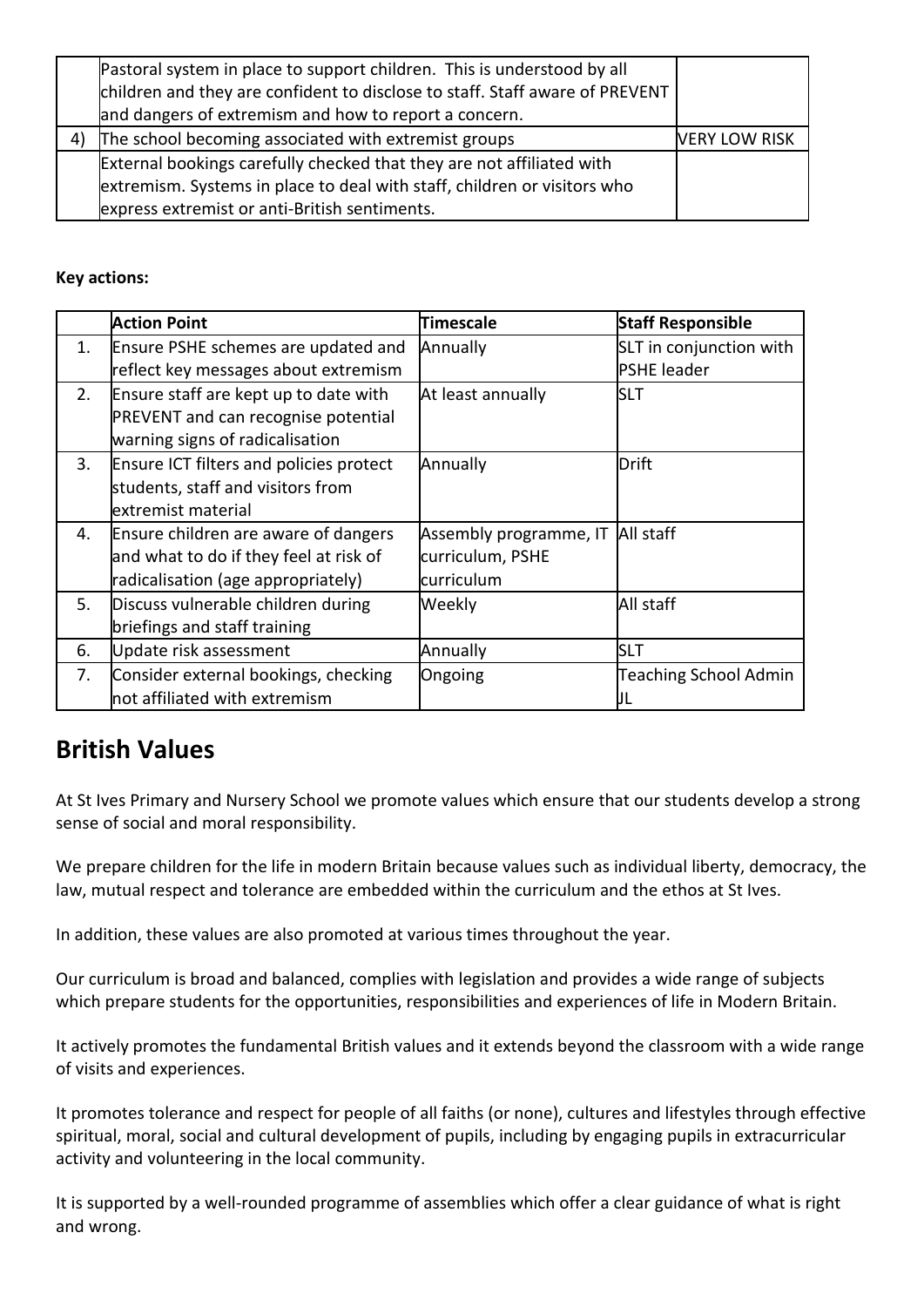

## **Designated leads for Prevent are:**

Laura Crossley and Rachael Musselwhite

### **DfE Counter Extremism Helpline:**

- Call: 020 7340 7264
- Email: [counter.extremism@education.gsi.gov.uk](mailto:counter.extremism@education.gsi.gov.uk)

All schools have a legal duty to educate students about extremist behaviour and to report any concerns about students who may be at risk of radicalisation.

This could (but is not limited to) include the following:

- Engaging with Islamic fundamentalists or their ideals (ISIL, Al Qaeeda etc)
- Extreme political views (white supremacy, anti-Semitism etc)
- Visits to countries deemed high risk by the UK government.
- Accessing websites / social media linked to extremist organisations **III** Views or behaviour that are contrary to British Values.

#### **Recognising Signs of Radicalisation:**

The following could describe general young person behaviour but together with other signs may mean the young person is being radicalised:

- out of character changes in dress, behaviour and changes in their friendship group
- losing interest in previous activities and friendships
- secretive behaviour and switching screens when you come near.

#### **The following signs are more specific to radicalisation:**

- owning mobile phones or devices they cannot account for
- showing sympathy for extremist causes
- advocating extremist messages
- glorifying violence
- accessing extremist literature and imagery
- showing a mistrust of mainstream media reports and belief in conspiracy theories
- appearing angry about governmental policies, especially foreign policy.

As a member of staff, you have a legal duty to report any concerns, however minor to the designated PREVENT member of staff.

#### **Reporting a concern:**

Reports should be made using My Concern and clearly marked with the word 'PREVENT'. The designated staff will then assess the risks to students and refer to CHANNEL (a multi-agency body linked to the police) who will respond if required.

EVEN IF YOU HAVE A MINOR, NAGGING DOUBT, PLEASE PASS IT ON.